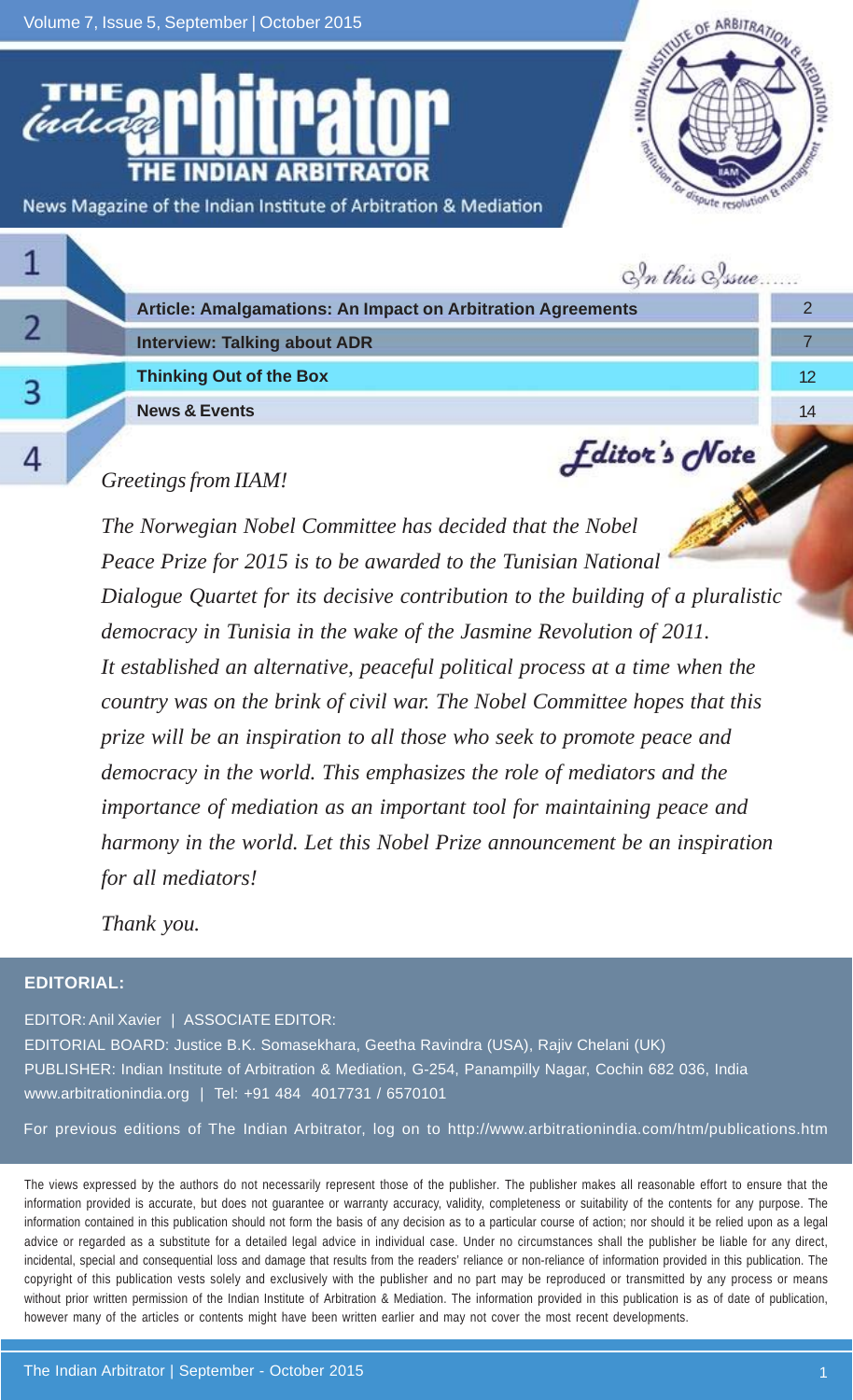## AMALGAMATIONS: AN IMPACT ON ARBITRATION AGREEMENTS

### ADITH NARAYAN. V

*Amalgamation, the concept in company law has always been a subject matter of dispute. Though amalgamations are guided by various regulations and enactments, the transfer of rights and obligations of the amalgamated company to the amalgamating company is a recurring source of dispute. This article would be dealing with the disputes regarding the effect of arbitration agreements entered between any of the amalgamated company before the amalgamation and whether the amalgamating company is a signatory to the arbitration agreement and whether they are bound by those arbitration agreements executed before amalgamation.*

AUTHOR: ADITH NARAYAN IS A LAW STUDENT OF THE SCHOOL OF LAW, SASTRA UNIVERSITY, INDIA.

**I**n amalgamation, two or more companies are fused into one by merger or by taking over the other. Reconstruction or amalgamation has no prescribed legal meaning. Amalgamation is a blending of two or more existing undertakings into one undertaking, the shareholders of each blending company becomes substantially the share holders in the company which is to carry under the blended undertakings. There may be amalgamation either by the transfer of two or more undertakings to a new company, or by the transfer of one or more undertakings to an existing company but strictly, amalgamation does not cover the mere acquisition by a company to the share capital of other company which remains in existence and continues its undertaking for the context in which the terms is used may show that it is intended to include such acquisition<sup>1</sup>.

Article

It is a general principle in Company law that all rights and obligations of the amalgamated company become vested in the amalgamating company<sup>2</sup>. In an amalgamation, the privileges, rights and duties of the corporation are transferred to the surviving corporation and are there continued and preserved<sup>3</sup>. The Court moreover substantiated that the effect of amalgamation as being a 'transfer' of rights, powers and privileges<sup>4</sup>. When a whole undertaking is taken over, all rights are passed to the amalgamated company, whether mentioned in

#### **(Footnotes)**

Halsbury Laws of England, 4th Ed. Vol. VII Para 1539.

<sup>2</sup> Nilinta Chemicals Ltd,Re, (1997) 26 Corpt LA 347 MP

<sup>&</sup>lt;sup>3</sup> Vulcan Materials Co. v. United States. 446 F.2d 690,694 (5<sup>th</sup> Cir.1971)

<sup>4</sup> Bailey v. Vanscot Concrete Co. 894 S.W.2d 757,758 (Tex. 1995)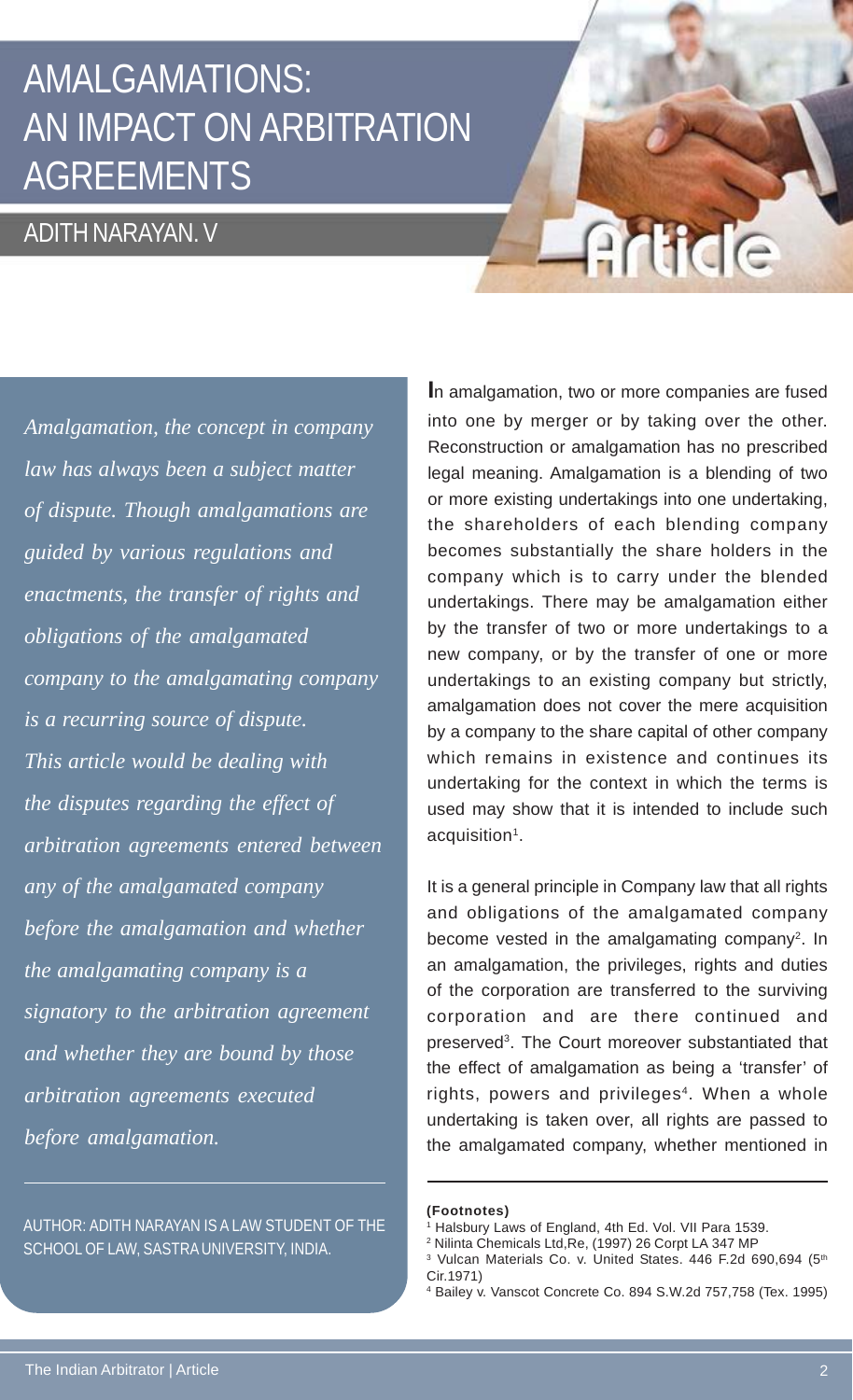the schedule or not<sup>5</sup>. Thus, it could be understood that the rights, powers and privileges of the Transferor Company is transferred to the amalgamated company.

But, the peculiar question of law which is to be answered is whether the rights of Transferor Company under arbitration agreement are transferred to the Amalgamated Company. For this, a detailed study with reference to The Indian Contract Act, 1872 is to be made. This is to be analyzed with section 56<sup>6</sup> of the Indian Contract Act, 1872 which is a positive rule of law. Section 56 exhaustively deals with the doctrine of frustration of contracts and the court can give relief on the ground of subsequent impossibility when it finds that the whole purpose or the basis of the contract was frustrated by the intrusion or occurrence of an unexpected event or change in circumstances which was not contemplated by the parties at the date of contract.<sup>7</sup> Thus, it could be contended that the arbitration agreement becomes void because of subsequent impossibility as the transferor will no longer be in existence thereby making the arbitration agreement impossible to be enforced. This issue arose in the case of *Flowmore (P) Ltd., New Delhi vs U.P. State Industrial<sup>8</sup>, where it was held that subsequent impossibility would not* impinge upon the rights acquired and liabilities already incurred prior to occurrence of the event making the performance of any part of the contract impossible *nor will it affect the arbitration clause of the agreement if it is sought to be invoked in respect of any right acquired or liability incurred prior to the effective date*. Thus, it could be ascertained that the arbitration agreement is valid only to the extent of the right acquired or liability incurred before the process of amalgamation.

The next issue with respect to the Indian Contract Act is whether there is an implied assignment of the arbitration agreement by the transferor company to the amalgamated company. In *Patanjal vs.* Rawalpindi Theatres<sup>9</sup>, the Division Bench of Delhi High Court in paragraph 8 had found that if the subject matter of the arbitration agreement is capable of assignment, then the assignee would step into the shoes of his assignor and be both bound by it and *entitled to enforce it*. The Division Bench

#### **(Footnotes)**

<sup>6</sup> Section 56 states that 'A contract to do an act, which, after the contract is made, becomes impossible, or, by reason of some event which the promisor could not prevent, unlawful, becomes void when the act becomes impossible or unlawful'.

7 Naihati Jute Mills Ltd. vs. Khyaliram (1968) 1 SCR 821, Satyabrata Ghose vs. Mugneeram 1954 SCR 310

| $\overline{S}$ — $\overline{S}$   | With a view to promote and support students in developing the qualities        |
|-----------------------------------|--------------------------------------------------------------------------------|
| $z \, \alpha$                     | of legal research and presentation, IIAM is providing opportunity to law       |
| $\begin{array}{c} \n\blacksquare$ | students to publish original, innovative and thought provoking articles        |
| $O_{\Delta x}$                    | on arbitration, mediation, conciliation, dispute resolution and similar topics |
|                                   | and critiques on judgments relating to the same topics. Selected articles      |
|                                   | will be published in the "Indian Arbitrator". From amongst the submitted       |
| $\alpha$ $\vdash$ $\supset$       | articles, every year one student author will receive the "Best Young"          |
| $\Delta$ $\omega$ $\leq$          | Author" certificate from IIAM.                                                 |
|                                   |                                                                                |

<sup>5</sup> L.Mullick & Co. v Benani Properties (P) Ltd, (1983) 53 Comp Cas 693 Cal.

<sup>8</sup> 2000 (1)AWC 493

<sup>9</sup> AIR 1970 Delhi 19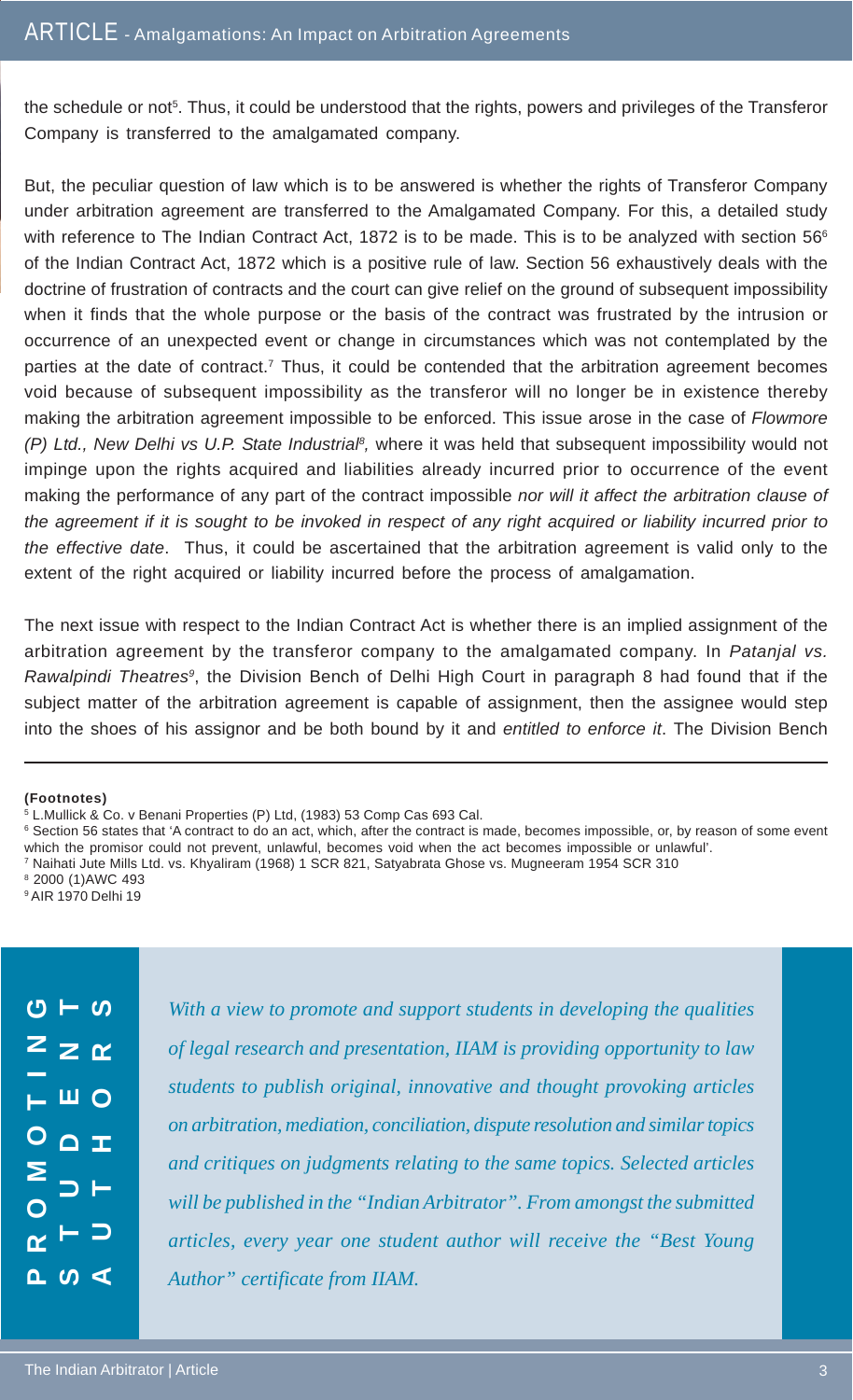has held that for that purpose, one has to look into the law relating to assignment of contractual rights and obligations. In paragraph 9, British Judgments taking similar views are also quoted. The Gujarat High Court in the case of *Gujarat Water Supply and Severage Board vs. S.H. Shivanani<sup>10</sup>, held that* while considering transfer of accountable claims, right to sue for damages has been held to be transferable.

In *Kotak Mahindra Prime Limited vs Sanjeev S/o Sadaram Chavare<sup>11</sup>, the Bombay High Court held that* Appellant was free to initiate arbitration proceedings as per arbitration agreement between parties in accordance with law. The facts of the case are that the Respondents and Petitioner entered into a contract with an arbitration clause. The entire agreement with rights and obligations flowing there from entered into by Respondent No.1 in favour of Respondent No.2 has been assigned to and transferred by it to the present Appellant including the arbitration clause therein which was objected by the present Respondent.

In *M/s. Roy's Institute vs M/S. R.N.B.Digitronix<sup>12</sup>, the petitioner had taken over the business of the firm* and wherein the petitioner also invoked the arbitration agreement. The Calcutta High Court held that 'It appears that the petitioner is entitled to the benefit of the arbitration clause contained in the arbitration agreement of October 1, 2004 and since the parties have failed to agree upon the constitution of the arbitral tribunal, the matter has now to be placed before the Hon'ble Designate of the Hon'ble The Chief Justice for constituting an arbitral tribunal to adjudicate upon the disputes between the parties covered by the arbitration agreement'.

From the above mentioned case laws, it could be noted that arbitration agreements could be assigned and the process of amalgamation causes an implied assignment which in valid in law.

Now, let us study this concept with respect to the Arbitration and Conciliation Act, 1996. Section 8 of the Arbitration and Conciliation Act, 1996 emphasizes the court to refer parties to arbitration when there is an existence of arbitration agreement. The significance of this section has been envisaged in the case of *P. Anand Gajapathi Raju vs P.V.G. Raju13,* where the Supreme Court held that the language of section 8 was peremptory in nature and it is obligatory for the court to refer the matter to arbitration as per the subject matter of agreement. The view of the Supreme Court in its subsequent judgments in this regard has remained unparalleled and a new perception to section 8 was created by mandating reference to arbitration<sup>14</sup>.

But, the issue whether non-signatories should be referred to arbitration as per section 8 of the Act was decided by the Hon'ble Supreme Court in the case of *Indowind vs. Wescare15*. The question which arose is that Indowind was not a signatory to the agreement dated 24.2.2006 and whether it could be considered to be a 'party' to the arbitration agreement. It was held that 'In the absence of any document signed by the parties as contemplated under Clause (a) of Sub-section (4) of Section 7, and in the absence of existence of an arbitration agreement as contemplated in Clauses (b) or (c) of Subsection

**(Footnotes)**

15 AIR 2010 SC 1793

<sup>10</sup> AIR 1991 Guj. 170

<sup>11</sup> APPEAL AGAINST ORDER NO. 61 OF 2008

<sup>12</sup> AP No.34 of 2008

<sup>13 (2000)4</sup>SCC539

<sup>14</sup> Hindustan Petroleum Corpn. Ltd.Vs Pinkcity Midway Petroleums (2003)6SCC503, Rashtriya Ispat Nigam Limited and Anr.Vs. Verma Transport Company (2006)7SCC275, Agri Gold Exims Ltd. Vs. Sri Lakshmi Knits and Wovens (2007)3SCC686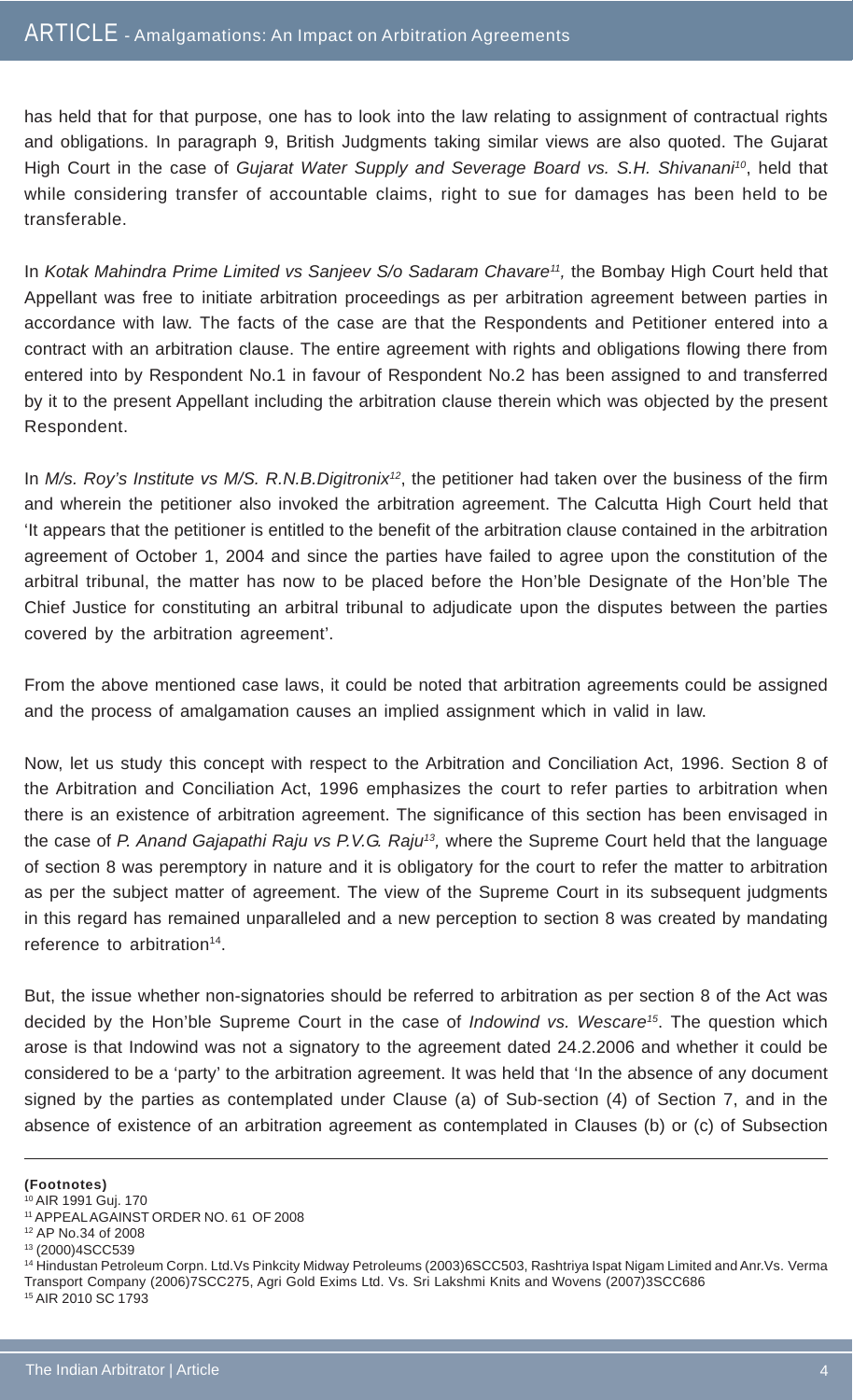#### ARTICLE - Amalgamations: An Impact on Arbitration Agreements

(4) of Section 7 and in the absence of a contract which incorporates the arbitration agreement by reference as contemplated under Sub-section (5) of Section 7, the inescapable conclusion is that Indowind is not a party to the arbitration agreement'. Thus, in the absence of an arbitration agreement between Wescare and Indowind, no claim against Indowind or no dispute with Indowind can be the subject- matter of reference to an arbitrator. Thus, this principle still holds good in all the subsequent decisions of the Supreme Court and High Courts.

Section 45 of the Arbitration and Conciliation Act, 1996 emphasizes the court to refer parties to arbitration when there is an existence of arbitration agreement. But, this is with respect to the foreign award mentioned in section 44 of the Act. The Supreme Court in the case of *Chloro Controls (I) P. Ltd. vs. Severn Trent Water Purification Inc.16* held that section 45 leaves no room for discretion: if the conditions in sections 44 and 45 are satisfied, the civil court is required to refer the parties to arbitration. With respect to whether it is appropriate to do so in multi-party arbitrations, the Court examined many theories on the basis of which such references have been made: group companies, claiming "through or under" a party to the arbitration clause etc. It accepted that a reference is permissible if the agreements are "intrinsically interlinked" and the ancillary agreements serve no purpose except in connection with the principal agreement which contains the arbitration clause. In other words, a composite transaction can be referred to arbitration even if some of the parties named as respondents are not parties to the arbitration clause.

The concept of non-signatory was explained with reference to section 45 of the Act in the same case. It was discussed that in Section 45, the expression '*any person*' clearly refers to the legislative intent of enlarging the scope of the words beyond 'the parties' who are signatory to the arbitration agreement. Of course, such applicant should claim through or under the signatory party. Once this link is established, then the Court shall refer them to arbitration. The use of the word 'shall' would have to be given its proper meaning and cannot be equated with the word 'may', as liberally understood in its common parlance.

#### **(Footnotes)** 16(2013)1SCC641



### **BECOME A MEMBER OF IIAM**

Empower yourself with the techniques of Alternative Dispute Resolution. Apart from being elected to the Governing Council, also become part of Expert Committees and Users Committees to give expert advice / opinions to the Governing Council on the improvement of ADR in India.

Your association will provide the necessary inspiration for the endeavours of IIAM.

Choose from the different category of memberships. For details. see: www.arbitrationindia.com/htm/ membership.htm or mail to dir@arbitrationindia.com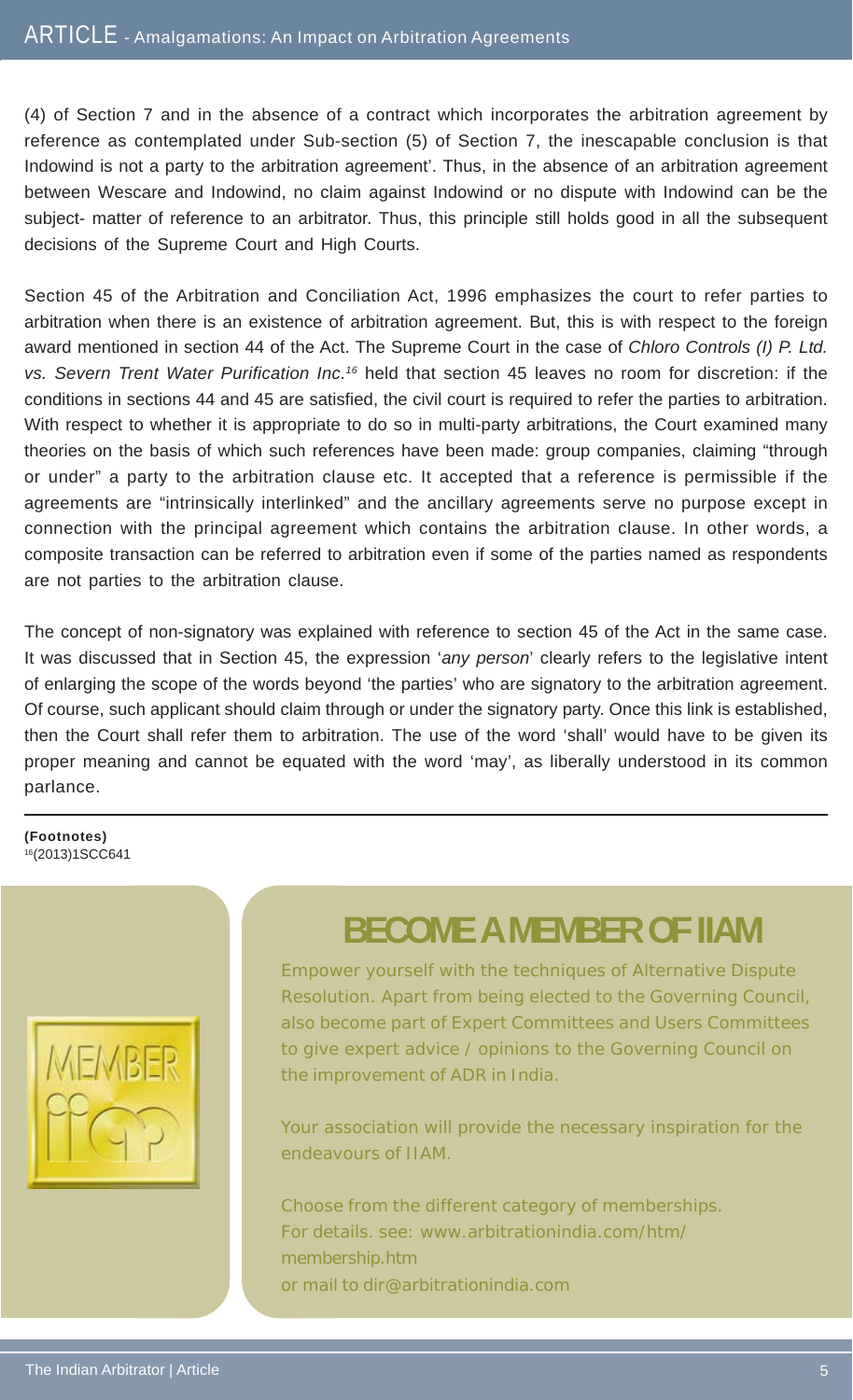Just to deal with such situations illustratively, reference can be made to the following examples in *Law and Practice of Commercial Arbitration in England (Second Edn.) by Sir Michael J. Mustill when 'the* claimant has succeeded by operation of law to the rights of the named party'. Thus, when all the parties to the lis are not signatory to all the agreements in question, but still they would be covered under the expression '*claiming through or under*' the parties to the agreement.

Therefore, conclusion could be drawn from the article that the effect of amalgamation will not affect the arbitration agreement with respect to section 45 of the Act which relates to foreign awards. This is because the scope of section 45 was widely interpreted by the Supreme Court thereby expanding the ambit of reference to arbitration even to non-signatories<sup>17</sup>. But, with respect to section 8, it could be analyzed from the judicial decisions that the courts do not make a reference to arbitration in case of non-signatories. The answer to the question of law whether the amalgamated company is signatory to the arbitration agreement which was executed before the process of amalgamation, is that they are *signatories* and a mandatory reference is to be made by the court in case of any dispute with regard to both section 8 and section 45 of the Act.

#### **(Footnotes)** <sup>17</sup> Supra Note 16

### CERTIFICATE IN DISPUTE MANAGEMENT (CDM)

CDM is an ongoing distance learning course of IIAM, valid for six months from the date of enrolment. You can enroll at any time of year and you study entirely at your own pace, submitting your assignments when you are ready. Your tutor will be available to mark your assignments and give feedback on your progress for a period of six months from the date of enrolment. You will be sent four 'reading and study assignments' with your course materials, and these form an essential part of your distance learning course. They are designed to help you to work through the course manual and understand the concepts. The course will provide a good basic knowledge of ADR – Negotiation, Mediation & Arbitration – in theory and practice. On successfully completing the assignments included in the course a certificate will be awarded.

For more details mail to training@arbitrationindia.com

# P F A C F F O I



IIAM Peace Forum is an opportunity for people from different walks of life to form regional Forums to share ideas and develop strategies for conflict prevention, peacemaking and peace building.

We envision the future in which people will "LIVE AND HELP LIVE".

For details contact dpm@arbitrationindia.com

Joining the Peace Forum, not only create the sense of fulfilling the social responsibility, but also create a feeling of elation in partnering a long term process of positive social transition in India. It gives a feeling of satisfaction and a meaning to your lives.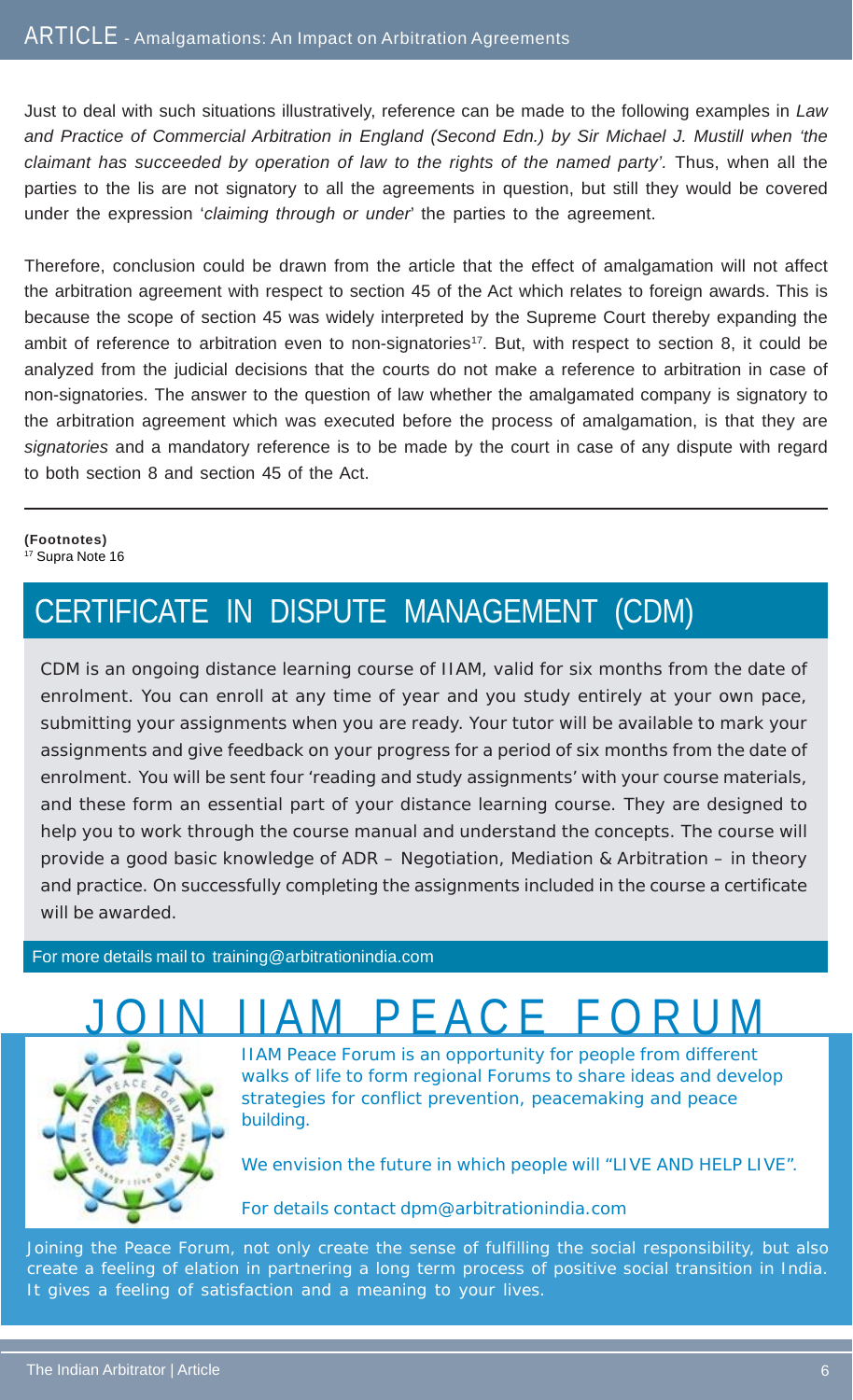# Talking about  ${\rm ADR}$  with **Anil Kavier**



*Sarosh Zaiwalla, Founder & Senior Partner, Zaiwalla & Co., London has been involved in over 1,000 international litigations and arbitrations in the fields of Energy, Maritime and Construction either as solicitor, Counsel or Arbitrator. Over his career, Sarosh has acted for clients ranging from the President of India, the Government of the People's*

*Republic of China (PRC) and the Iranian Government to the Bachchan and Gandhi families in India. In the backdrop of opening up of legal sector in India, Sarosh talks with Anil Xavier, Editor.*

- AX: *Mr. Sarosh, you were born and raised in Mumbai. Your father was a lawyer in India, but how come you decided to start your law practice in the United Kingdom?*
- SZ: My father was an English qualified solicitor who had established Zaiwalla & Co in Mumbai in 1926. Being the youngest son in the family I decided to follow in my father's footsteps. I trained at an English solicitors firm on Fleet Street in London in the late 70s. I faced several obstacles at the time, but managed to overcome these with honest hard work and tenacity. I was strongly advised by many to anglicize my name when I arrived in the UK. However, I resisted this and it has paid off. In fact, retaining my Indian name was an advantage because I later found that many others who had anglicized their names were not respected by the local community.
- AX: *Where you the first non-white lawyer to start law practice in London? When did you start your legal practice in the UK?*
- SZ: Yes, I was the first Asian to start a solicitors firm in the City of London. I was advised by an eminent International Maritime arbitrator late Cedric Barclay that as an English solicitor of Indian origin I would never progress at an English firm and the best thing to do would be to set up on my own. At the time this was quite an unusual step for someone of Indian origin to take. In 1982 I started my own small law firm - Zaiwalla & Co Solicitors - on Chancery Lane in the heart of the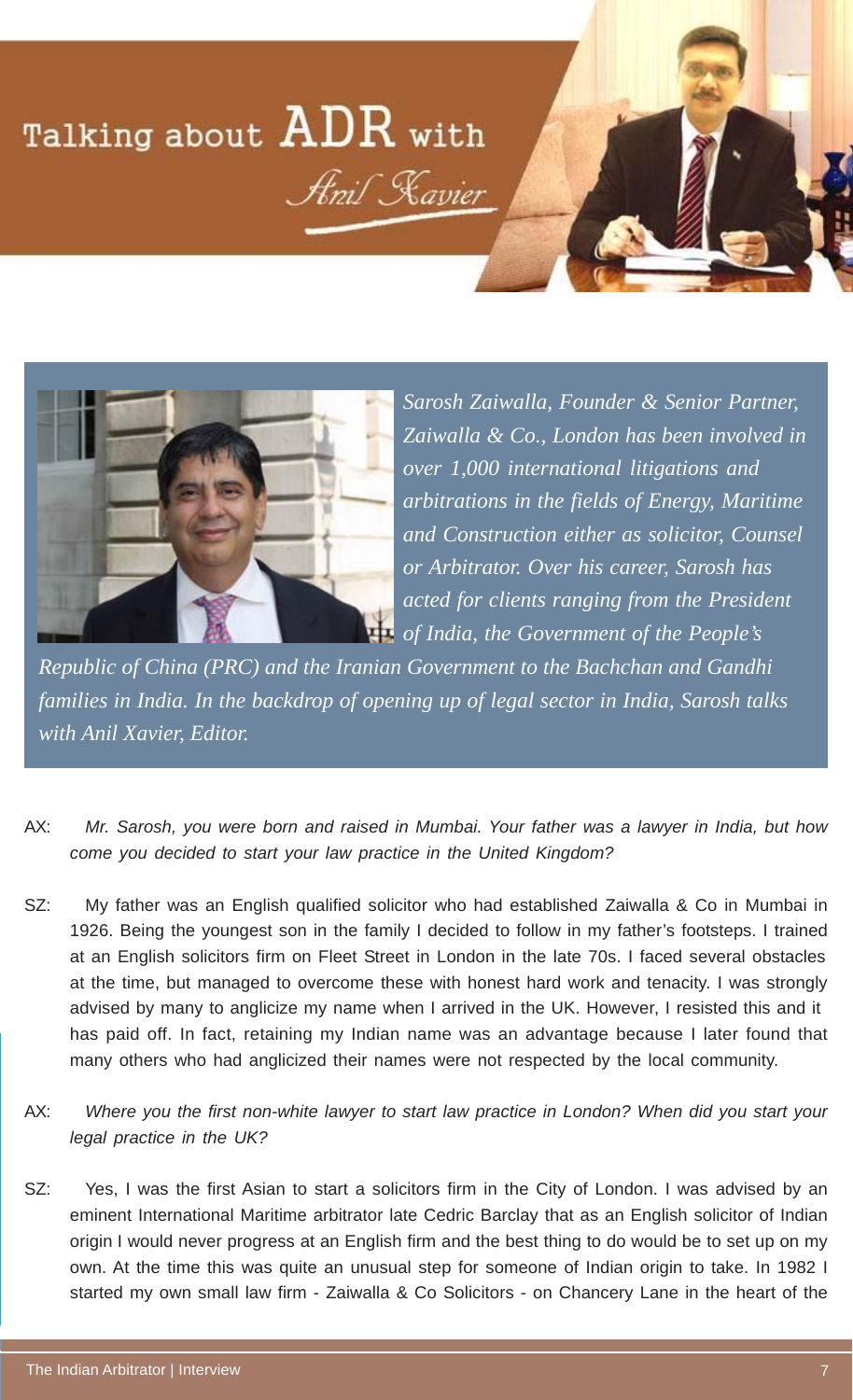legal district of the City of London. The then sitting Chief Justice of India, Mr. Justice Chadrachud, formally inaugurated my firm's office in Chancery Lane. I was fortunate enough to have been appointed the Indian High Commission's solicitor, which gave me entry into the remit of International Shipping Arbitration.

#### AX: *I understand that you had hired Tony Blair as a Barrister in your firm? When was that?*

- SZ: I hired Tony Blair in 1983 for a shipping charterparty dispute which was in arbitration between the Government of India and the owners of an ocean going vessel called "La Pintada" I did not find his preparation satisfactory and I had to later remove him from this case. Incidentally the only time Tony Blair's name appears in the law reports is this case and the English High Court judgment is reported in (1983) lloyds law report at page 38. The issue in the La Pintada case was whether Indian Government was liable to pay compound interest on the late payment of freight and demurrage for the vessels which the government had chartered to carry wheat from U.S.A to the Indian ports. This was a test case for Indian Government and over USD 10 million was at stake for Indian Government. In those years Indian Government was chartering over 300 vessels annually to bring food grains into India. My firm had to take this case right up to the House of Lords to succeed and which was also the first ever success for an Indian case in the House of Lords after India's independence.
- AX: *Mr. Sarosh, your law firm specialized in maritime law. But you have represented many governments and big names from India and rest of world in international matters. According to you what in you attracted these big names to you? Can you tell me some of the major names that come to your mind?*
- SZ: My firm graduated from initially being a maritime law firm to handling other International cases. Integrity and commitment for client's cases has proved to be the real hallmark for our success. We listen to what a client has to say and then formulate a case strategy that is based on accurate information supplied by client, and the most trusted legal practices. I have been very lucky during my career to have worked on some really interesting and landmark cases.

Amongst the many interesting cases that comes to my mind is our success for Bank Mellat, Iran's largest private bank, a case which we took over mid-stream for a large English firm after the clients had lost and which we successfully fought and won the case in the UK Supreme Court. The Supreme Court held that sanctions placed on Bank Mellat by the UK Government were both unlawful and irrational. The case is a very interesting one in that it raises issues about the dubious nature of 'secret courts', whereby not all parties have access to all the trial information. As well as huge potential costs to the taxpayer, the case has raised serious concerns about the way legal challenges in the British and European Courts are undermining sanctions against Iran. As a consequence of our success in the Supreme Court for Bank Mellat, this Iranian bank is now claiming damages of USD 4 billion in the English Court against the UK government.

Another landmark case was that of Shah versus the banking giant HSBC. We had successfully represented the Claimant Mr. Shah in a USD 330 million case against HSBC, which involved consideration, for the first time by the English Courts, of whether an innocent customer can test in Court a bank's claim that it had suspicions of money laundering which caused it to freeze its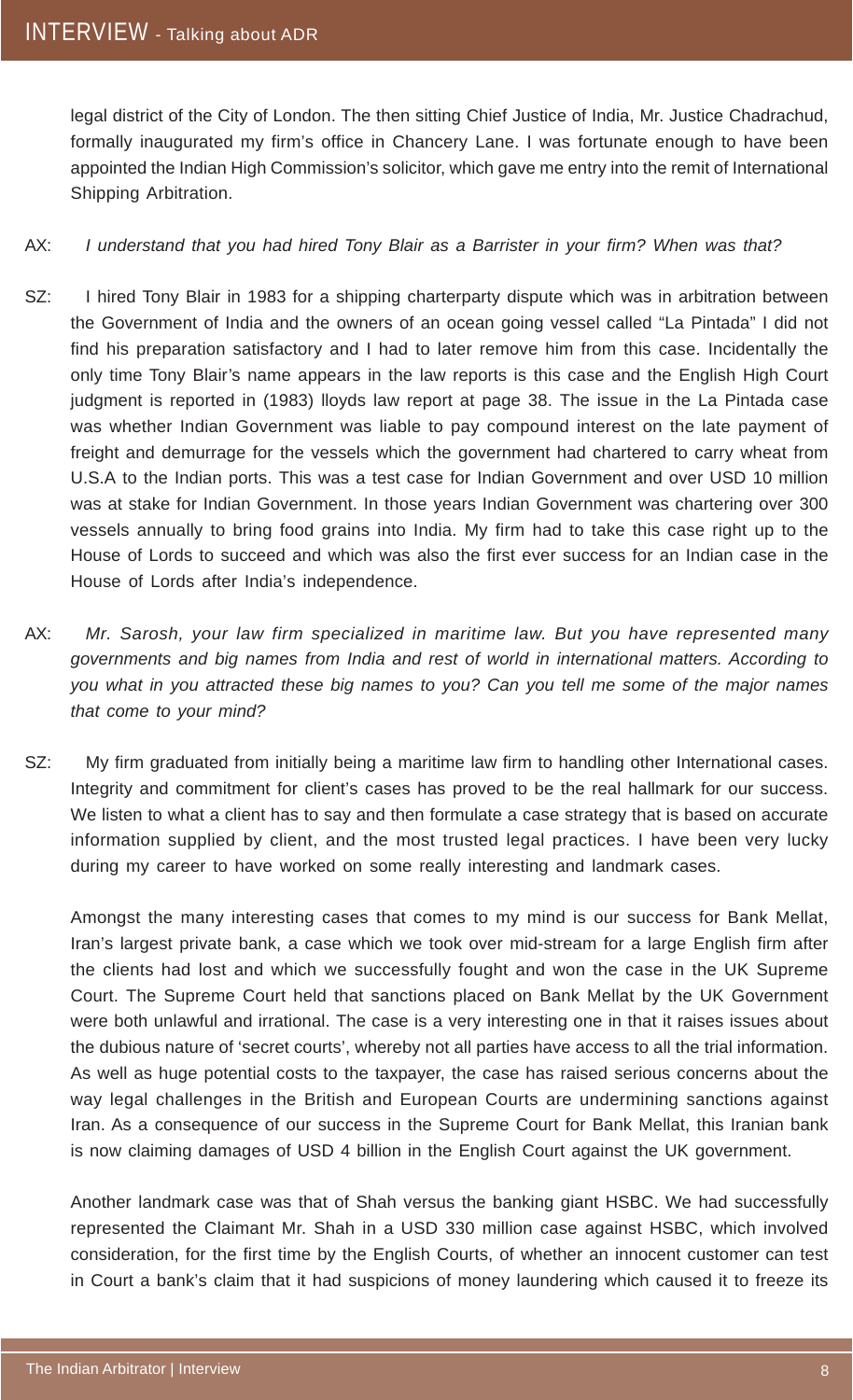own customer's account. This was a 'landmark judgment', before which banks and law firms 'could act on a hunch about a client's transactions without disclosing the necessary information'. This judgment has far reaching implications for banks, as the Court in this case has for the first time ruled that the banks are now accountable for their conduct in reporting suspicions of money laundering.

#### AX: *When did you shift your focus from litigation to Alternative Dispute Resolution?*

- SZ: I have from the start been primarily involved in International Arbitrations. Over the years I have been involved in over 1200 International Arbitration cases in London and worldwide either as Solicitor, Counsel or Arbitrator. I am regularly appointed by the office of the President of the English Law society to act as Sole Arbitrator for International Arbitration cases where the Arbitration agreement provided the President to appoint Arbitrator.
- AX: *I have heard that you had represented an arbitration matter, which was the highest-ever amount awarded by the Permanent Court of Arbitration at The Hague. Can you tell me more about that?*
- SZ: I was recently consulted by the Russian Federation in respect of an award given by the Permanent Court of Arbitration at The Hague against Russian Government of EUR 50 billion in favor of the previous Yukos shareholders. The Russian came to me to suggest what they called "out of box" ideas on challenging this Award in the Dutch Court.
- AX: *Now the Government of India is planning to open up the legal sector and foreign law firms are eagerly waiting to open up their offices in India. Do you think this is a good step?*
- SZ: Yes, I welcome this news. I feel that for a long time the Indian legal sector was quite insular and inward looking, and monopolized by a few long established firms who work on old imperialist model. This rigid structure did not help the legal industry in India, as it made it quite closed off from the global legal market, and this in turn affected the free flow of business, labor and intellectual capital into the country. Opening up the legal profession to overseas firm will open up the upper strata of the legal profession the young Indian talented lawyers.

# INTERESTED TO CONTRIBUTE ARTICLES ?

We would like to have your contributions. Articles should be in English. Please take care that quotations, references and footnotes are accurate and complete. Submissions may be made to the Journals Division, Indian Institute of Arbitration & Mediation, G-254, Panampilly Nagar, Cochin - 682 036 or editor@arbitrationindia.com.

Publication of the Article will be the discretion of IIAM and submissions made indicates that the author consents, in the event of publication, to automatically transfer this one time use to publish the copyrighted material to the publisher of the IIAM Journal.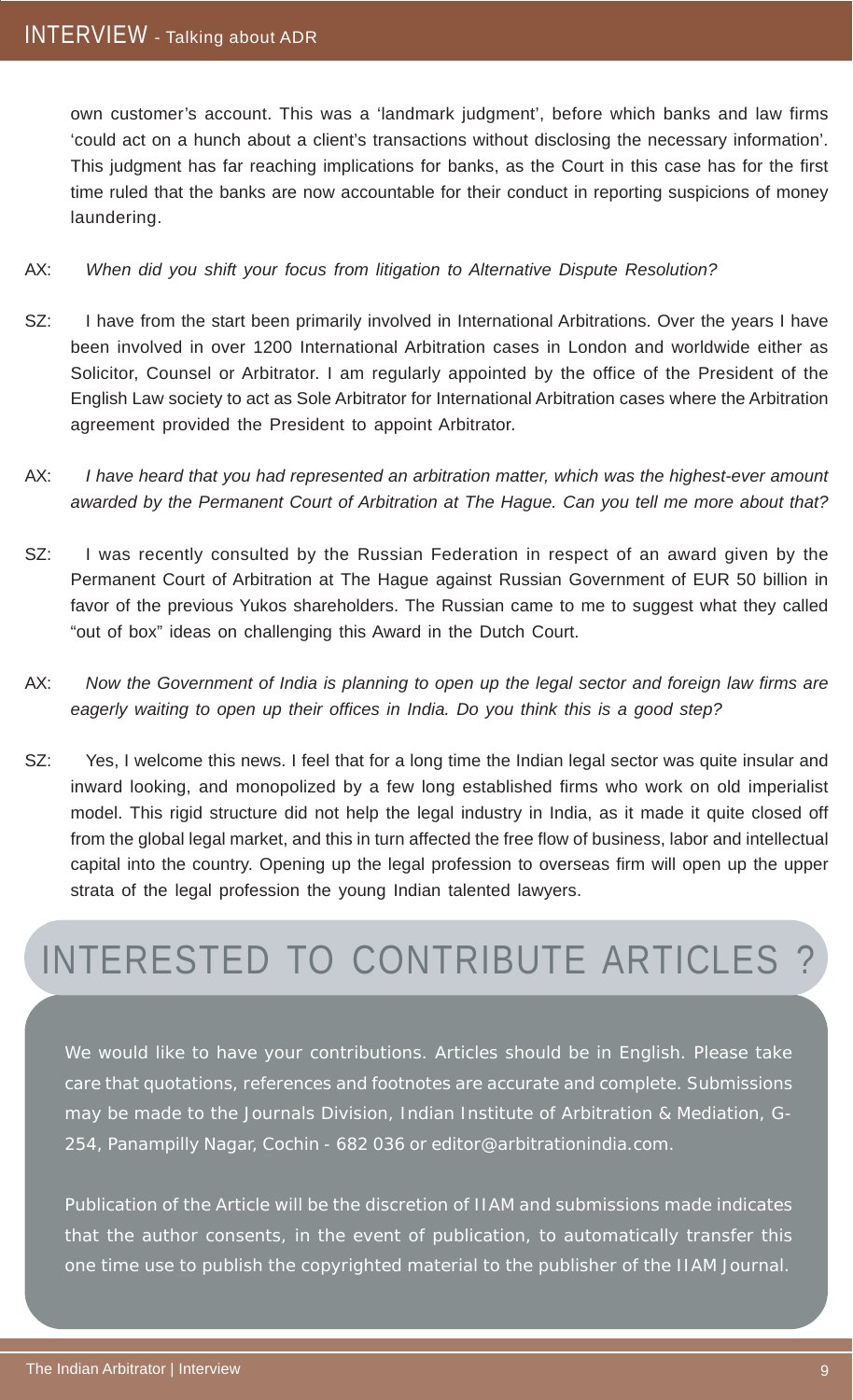- AX: *It is often said it takes a lot of money to get justice. Will the entry of foreign law firms escalate the cost of justice?*
- SZ: This is an incorrect perception. It is well known that the upper strata cream of lawyers in India often charge more as their legal fees than lawyers overseas. They are the ones who most fear entry of overseas firm because of competition they will have to meet which in turn will cause them to reduce their fees. Competition is always good and brings out the best for local Indian clients and the legal fees they have to pay. We are now living in a global world and entry of foreign law firm will be very positive for India in two respects – firstly it will allow Indian lawyers an opportunity to place an Indian footprint on international legal system which I believe is needed; secondly, overseas law firms will be introducing a higher internationally accepted standard into Indian legal system.
- AX: *The global arbitration community often says arbitration is different in India and rest of the world. To overcome this criticism the Arbitration Act is being amended based on the recommendation of the Law Commission of India, do you think just by amending the law, the arbitration process and culture in India can be improved or is there anything further that we need to do for improving it?*
- SZ: Change in the law is a step in the right direction. A society needs to be driven by the law and, in turn, needs to be enshrined in law – this is the only way that it can and will be adhered to. However, the real problem for India to focus is on the international perception of the low standing quality of International Arbitration which has seats in India. This perception whether true or not needs to be recognized and steps be taken to effectively cure this perception. The strength of the chain is its weakest link. Even if one arbitrator is found to be lacking integrity it reflects on the whole arbitration community. The effective way to deal with this is for the arbitration community in India to ensure by self-regulation rules and practice that an Arbitrator against whom there is a shadow of diminishing integrity is routed out from the system. Another criticism which one hears from time to time is the monopoly of the retired Judges to act as arbitrators. The Judges then conduct the arbitration as per the Court process which causes lengthy delay. This also needs to be cured.
- AX: *Being a member of the International Court of Arbitration of the ICC Paris and also a CEDR Accredited Mediator, what are your views in creating professionalism in the ADR (Arbitration Dispute Resolution) sector in India?*
- SZ: It was a great experience to represent India on the International Court of Arbitration of the ICC, Paris. One of the noticeable factors when the draft awards came to the Court for approval was the number of dissenting decisions from the Arbitrator appointed by a party from a developing country. A dissenting opinion of one Arbitrator has no value in so far as enforcement by the Court of award is concerned. The lesson I learned from this is that very often Indian parties appoint a retired Indian Judge as an Arbitrator who is not able to communicate effectively with his two other Co-Arbitrators. This causes a prejudice to his appointers. I personally had this experience when I was sitting as a Co-Arbitrator in London with a retired Chief Justice of India and the third Arbitrator who was a retired Chief Justice of the European Court of Justice. The Indian Chief Justice had a complete breakdown of communication with the Chairman of the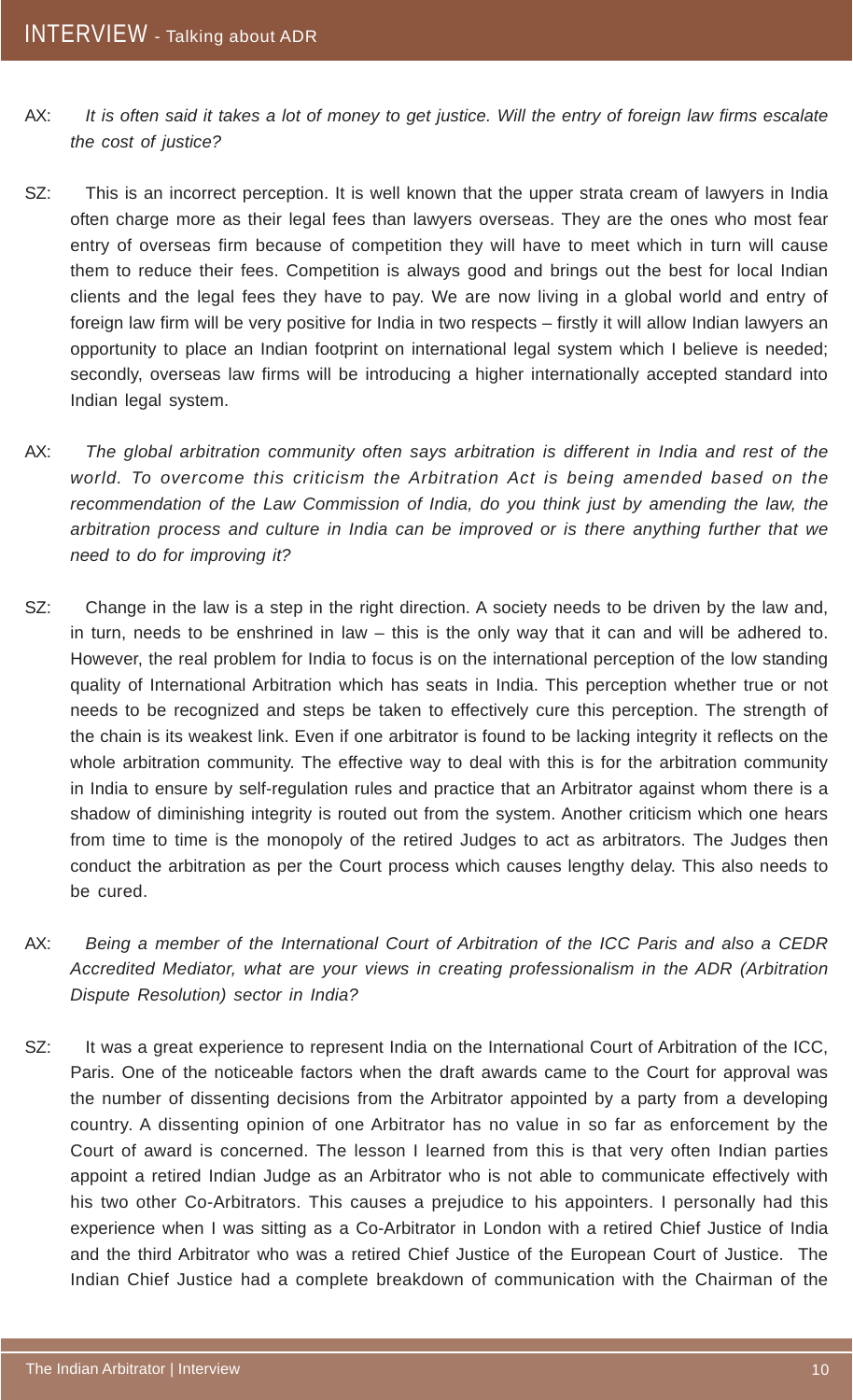Tribunal and stopped talking with the Chairman. This would not have happened if care was taken to ensure that the Arbitrator appointed by the Indian party has the ability to ensure that during deliberation after the hearing that his Indian appointer's case is fully considered by his Co-Arbitrators.

- AX: *Do you think the dispute resolution evolution has travelled from litigation to arbitration and from there to mediation? Is this because justice is rendered effectively in mediation or because it is the natural cultural evolution that when people get empowered they would like to take charge of decision making rather than delegating it to a third party to impose the decision on them?*
- SZ: Mediation is now a growing trend in both Court litigation and arbitration. However for the mediation to take place, both parties must agree. Statistics show that where there is a mediation before a qualified CEDR (Center for Effective Dispute Resolution) 90% of cases are settled during mediation and the majority of the remaining 10% are settled by the end of the following year and very few go to trial. A qualified mediator will conduct a mediation in such a way that he/ she will get both parties thinking on the merits of resolving the dispute without giving any advice to either party on the merits of their case. So mediation is to be welcomed.
- AX: *How do you rate the efforts of the Indian Institute of Arbitration & Mediation (IIAM) in creating efforts to promote institutional arbitration and mediation in India and also certify mediators in India to global standards under the norms of the International Mediation Institute (IMI), The Hague?*
- SZ: If I am to be frank, IIAM's efforts as yet to have an effect on the change of prejudicial perception of alternative dispute resolution system in India. But IIAM must not give up and I am sure in due course they will succeed in bringing about a very high international standard to promote institution arbitration and mediation in India and to certify mediators in India of global standards.

### **Quotes of the month.........**





www.stevemaraboli.com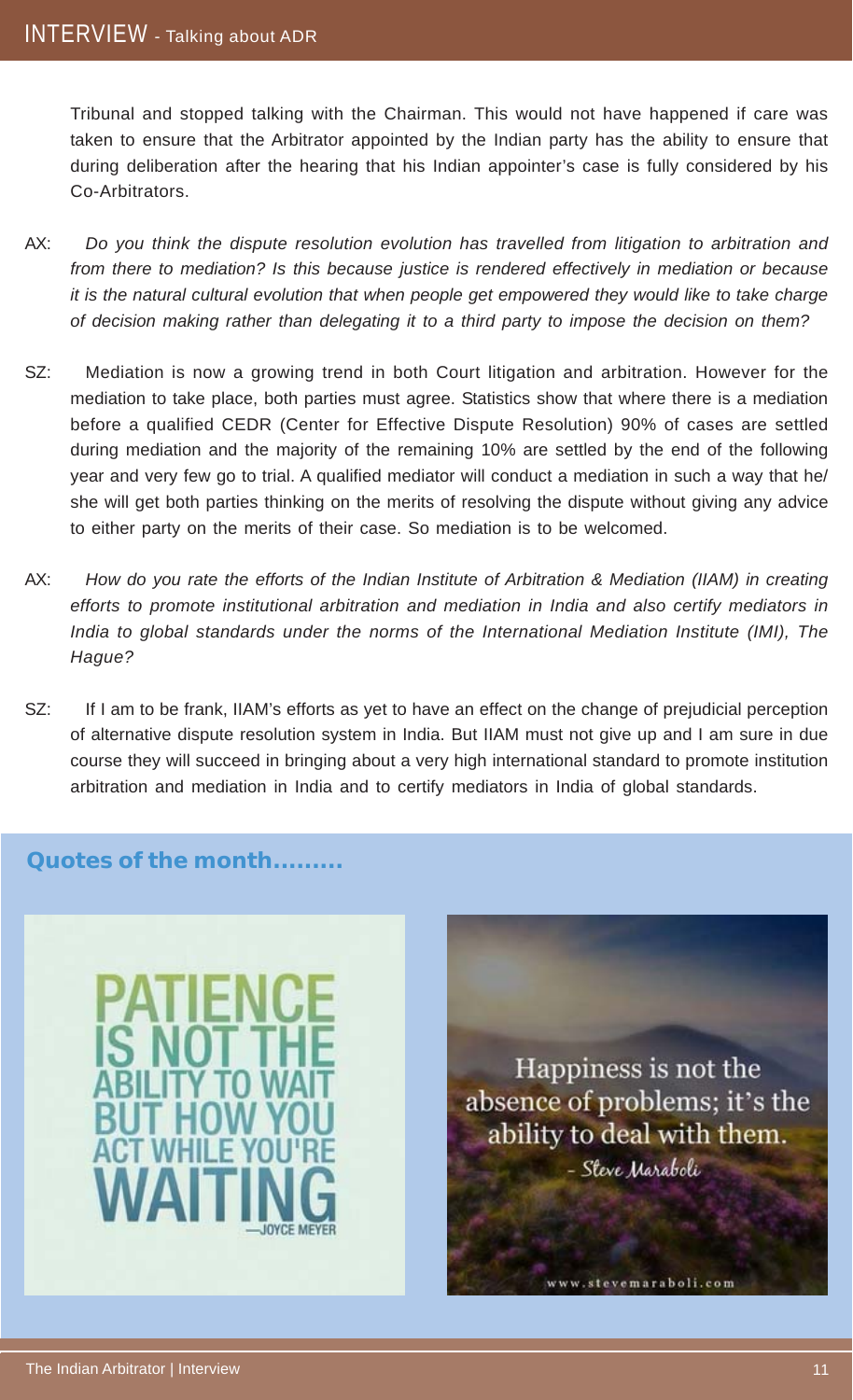# OUT OF THE BOX



**The Tale of the Two Seas**

As you may know the Dead Sea is really a Lake, not a sea. The salt in the Dead Sea is as high as 35% - almost 10 times the normal ocean water. And all that saltiness has meant that there is no life at all in the Dead Sea. No fish. No vegetation. No sea animals. Nothing lives in the Dead Sea – And hence the name: Dead Sea.

The Sea of Galilee is just north of the Dead Sea. Both the Sea of Galilee and the Dead Sea receive their water from river Jordan. And yet, they are very, very different. Unlike the Dead Sea, the Sea of Galilee is pretty, resplendent with rich, colourful marine life. There are lots of plants. And lots of fish too. In fact, the Sea of Galilee is home to over twenty different types of fishes.

Same region, same source of water, and yet while one sea is full of life, the other is dead.

How come?

The River Jordan flows into the Sea of Galilee and then flows out. The water simply passes through the Sea of Galilee in and then out - and that keeps the sea healthy and vibrant, teeming with marine life. But the Dead Sea is so far below the mean sea level, that it has no outlet. The water flows in from the river Jordan, but does not flow out. There are no outlet streams. It is estimated that over 7 million tons of water evaporate from the Dead Sea every day leaving it salty, too full of minerals and unfit for any marine life.

The Dead Sea takes water from the River Jordan, and holds it. It does not give. Result? No life at all. Think about it.

Life is not just about getting. It's also about giving. We all need to be a bit like the Sea of Galilee. We are fortunate to get wealth, knowledge, love and respect. But if we don't learn to give, we could all end up like the Dead Sea. The love and the respect, the wealth and the knowledge could all evaporate. Like the water in the Dead Sea. If we get the Dead Sea mentality of merely taking in more water, more money, more everything the results can be disastrous.

It is a good idea to make sure that in the sea of your own life, you have outlets. Many outlets - for love and wealth - and everything else that you get in your life. Make sure you don't just get, you give too. Open the taps. And you'll open the floodgates to happiness. Make that a habit. To share, to give and experience life!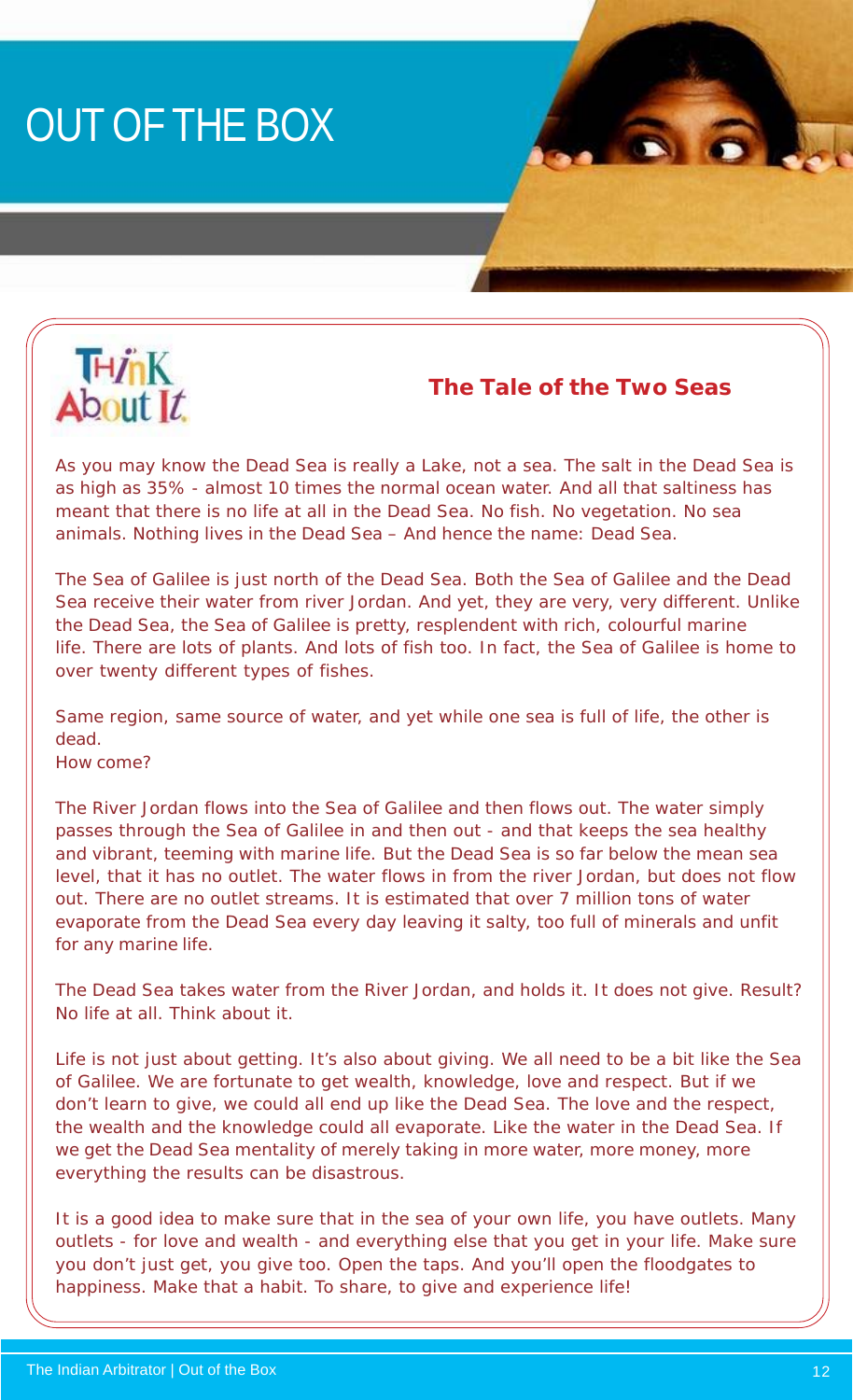### OUT OF THE BOX



Answer to this problem is based on your imaginative judgment. A feudalist king has 4 bottles of wine. He is hosting a party in next one hour. As the guests are about to arrive, it was found that one of the bottles is poisonous, and even if a single drop of it is consumed, though the person behaves normally for the first hour, suddenly could collapse and die exactly after one hour. He would be normal without any symptoms till then. The king had some prisoners to be hanged next day. He can call 4 among them and ask them individually to drink "one drop" from each bottle. One of them would die after one hour and thus he can find out the adulterated bottle before the arrival of his guests. But the king wants to experiment with minimum number of prisoners on this job. With how many minimum numbers of prisoners he can locate the poisonous bottle?

[Answer at Page 15]



A man and woman had been married for more than 60 years. They had shared everything. They had talked about everything. They had kept no secrets from each other except that the little Old woman had a shoe box in the top of her closet that she had cautioned her husband never to open or ask her about.

For all of these years, he had never thought about the box, but one day the little old woman got very sick and the doctor said that she would not recover. In trying to sort out their affairs, the little old man took down the shoe box and took it to his wife's bedside. She agreed that it was time that he should know what was in the box. When he opened it, he found two knitted dolls and a stack of money totaling \$95,000.

He asked her about the contents.

'When we were to be married', she said, 'my grandmother told me that the secret of a happy marriage was to never argue. She told me that if I ever got angry with you, I should just keep quiet and knit a doll.'

The little old man was so moved; he had to fight back tears. Only two precious dolls were in the box. She had only been angry with him two times in all those years of living and loving. He almost burst with happiness.

'Honey', he said, 'that explains the dolls, but what about all of this money? Where did it come from?'

'Oh', she said, 'that's the money I made from selling the dolls.'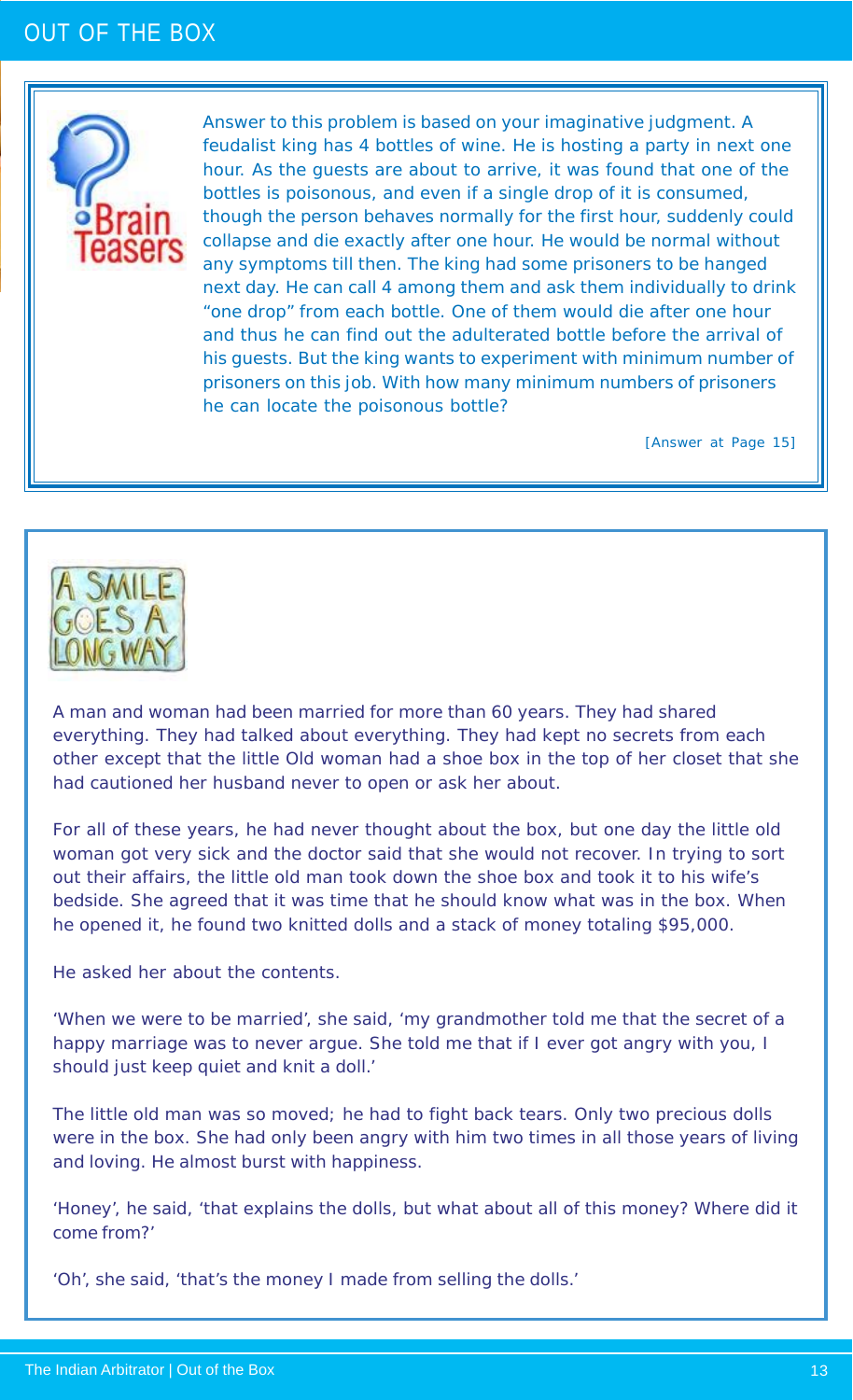

## AMENDMENTS TO THE INDIAN ARBITRATION ACT

The Union Cabinet chaired by the Prime Minister of India gave its approval for amendments to the Arbitration and Conciliation Bill, 2015 taking into consideration the Law Commission's recommendations and suggestions received from stake holders. The Government of India has decided to amend the Arbitration and Conciliation Act, 1996 by introducing the Arbitration and Conciliation (Amendment) Bill, 2015 in the Parliament.

### SIMC SIGNS MOU WITH IIAM



The Singapore International Mediation Centre signed a Memorandum of Understanding with the Indian Institute of Arbitration & Mediation on 10<sup>th</sup> September 2015 at Bangalore India, pledging to, among other things, continue in their cooperation to promote commercial mediation in India. The MOU was signed by SIMC Chairman, Edwin Glasgow QC and IIAM President, Anil Xavier. Eunice Chua of SIMC and George Poothicote of IIAM were present during the ceremony. A mediation seminar was also conducted by SIMC partnering with IIAM and the Centre for Advanced Mediation Practice (CAMP), Bangalore.